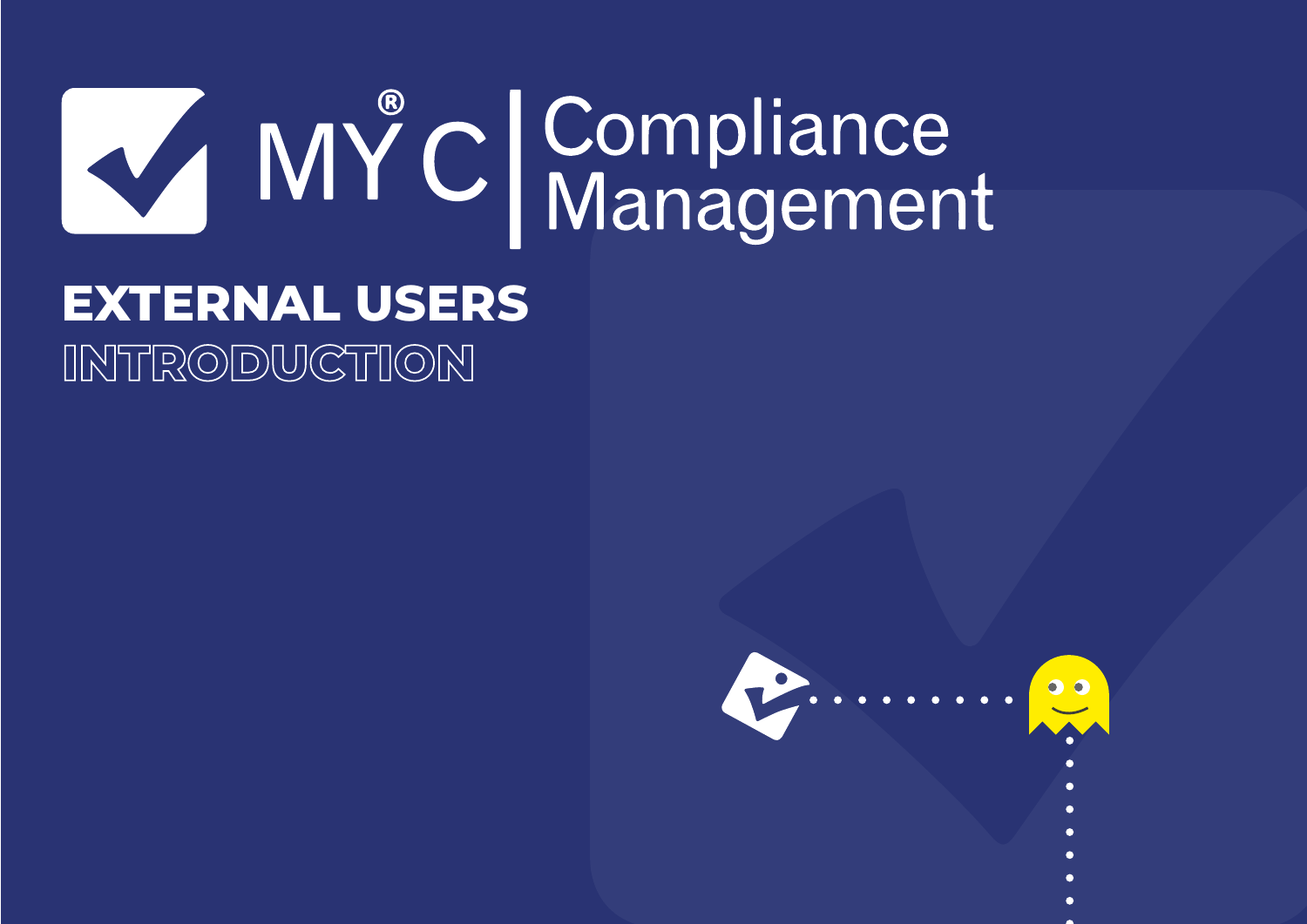## **WHAT'S INCLUDED?**

 $\bullet$  $\bullet$ 

#### **ASSET MANAGEMENT**

View your Asset details from a link or QR code and even log an NCR against the Asset

#### **INCIDENT REPORTING**

Capture Accident and Incident reports from anywhere with a link or using the MY Incidents app

 $\bullet$  $\bullet$  $\bullet$ 

#### **NON-CONFORMANCE REPORTING**

Report NCR's and observations on the go using MY NCR app or a direct link

#### **REQUIREMENTS**

 $\bullet$ 

View a policy, procedure, or any requirement register via a link. **TRAINING**

 $\bullet$ 

 $\bullet$ 

 $\blacksquare$  $\bullet$  $\blacksquare$ 

 $\bullet$ 

Provide instant access to your team training records with a handy QR code for each trainee

> $\bullet$  $\bullet$  $\bullet$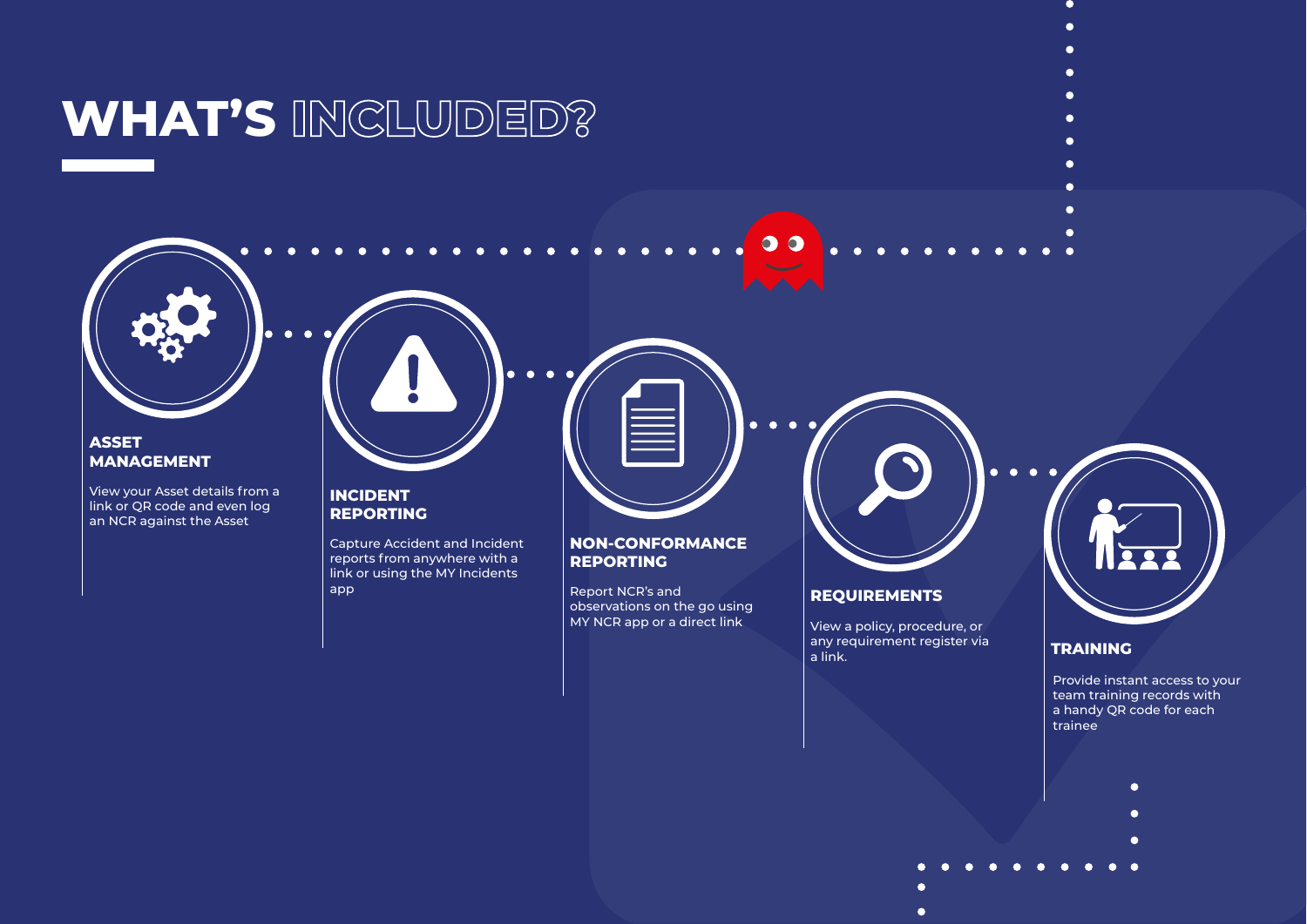## ASSET MANAGEMENT $\cdots$

External access for Asset Management will allow your organisation to improve monitoring and efficiency whilst saving time and money.

- $\bullet$  Download QR codes to print out on any media you choose
- Attach to any Asset across your organisation
- Scan from any mobile device
- Display all Asset details with their  $\bullet$ requirements, sub- assets and notes.
- **Show/hide attached documents for** your assets
- Raise a Non-Conformance directly against an asset.

- *Speed up and improve Asset monitoring*
- *Quickly check the compliance of an Asset*
- *Easily access documents and certificates*
- *Log Non-Conformance, damage, repair, movement requests without being a full system user*
- *Show/hide attached documents for your assets*
	-
	-
	-
	- -
		-
		-
	-
	-
	-
	-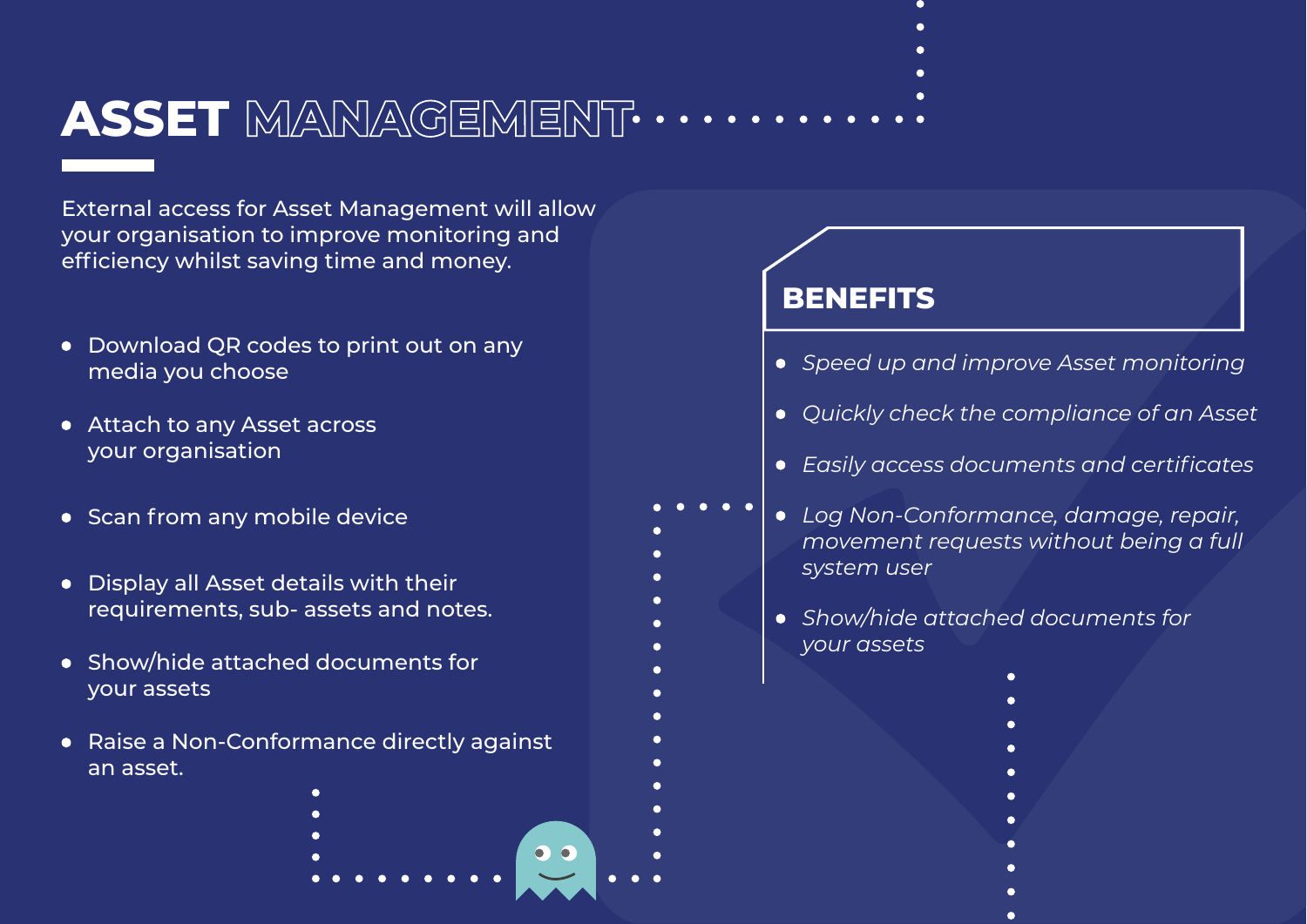# ASSET MANAGEMENT $\cdots$

 $\bullet$ 

 $\bullet$ 

 $\bullet$ 

 $\bullet$ 

 $\bullet$ 

 $\bullet$ 

 $\bullet$ 

 $\bullet$ 

#### **HOW TO:**

**01**/ In your asset module > view all registers

ON' button.

Click the grey button **and against the** 

register you want external users on, then the green 'Turn External Access

**Turn External Access ON** 



#### Here you can take this link and share it with individuals or place on an intranet.

| External access is on                                                                             |  |
|---------------------------------------------------------------------------------------------------|--|
| Turn External Access OFF                                                                          |  |
| To view this register via a web page:                                                             |  |
| Go to https://my-compliance.co.uk/external/assetsmanager/3b0abda22fd3e60f7e397d2c696d9c782b617fa6 |  |
|                                                                                                   |  |
| Note - by turning External Access off, it will remove                                             |  |
| the QR codes and the link from being used.                                                        |  |
|                                                                                                   |  |
|                                                                                                   |  |
|                                                                                                   |  |
|                                                                                                   |  |

Here you can see how you can use the QR code for an Asset. By clicking the QR code this will also enable you to download this as an image.

#### Please feel free to scan the QR code and view this example.

#### **External User Asset Example** Sexit **C** Edit **PDF Alerts OArchive 自** Delete **Details Register: Property Maintence Asset Manager/Owner: Alistair Mckenna** Name: External User Asset Example **Location:** South West Office, Cornwal Type: Office location Reference Number: AliKane847604 **Colleague Assigned to?: Bob** OR Code for 'External User Asse Example Notes: Any associated notes can be inputted here and viewed by an External User Click image to download **Compliance Requirements** Search: Show  $_{10}$   $\sim$  entries Requirement  $\downarrow \vdash$  Details If Awarded If Expires If Status II **Annual Health** To ensure inspection is 17/11/2020 17/11/2021 Valid and Safety carried out once a year at Audit/Inspection each site.

Asbestos Survey Details of asbestos No  $N/A$ **マー** survey..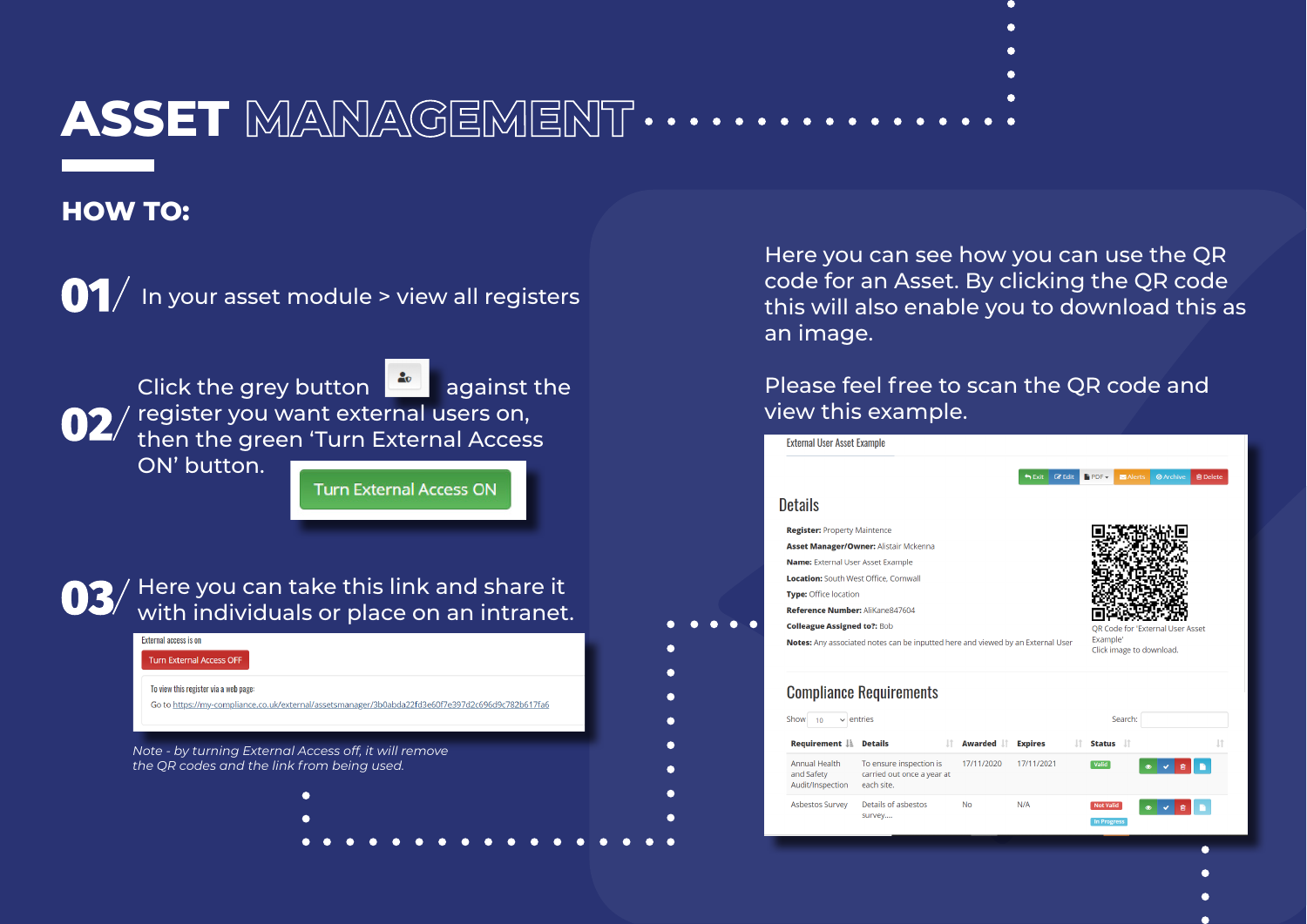# **INCIDENT REPORTING**

External access for Incident, Accident & Near Miss reporting is a cost-effective solution to allow all employees to report incidents without needing to be a full system user of MY Compliance Management.

- Allow external users to report Incidents, Accidents & Near Misses directly into your MY Compliance Management account.
- Fully supported in the MY Incidents mobile app for both Android and iOS
- **Specify exactly which register Incidents** are recorded in, allowing email alerts to relevant senior personnel
- Access your Incident form directly from your Intranet via a dedicated URL link

- *Improve incident reporting across your whole organisation*
- *Capture more data quickly and easily*
- *Enables information to be recorded in real time*
- *Improve the quality of your data*
- *Improve trend analysis leading to improved safety for all*
- *Switch external access on/off as you require*
- *A fraction of the cost of adding more full system users*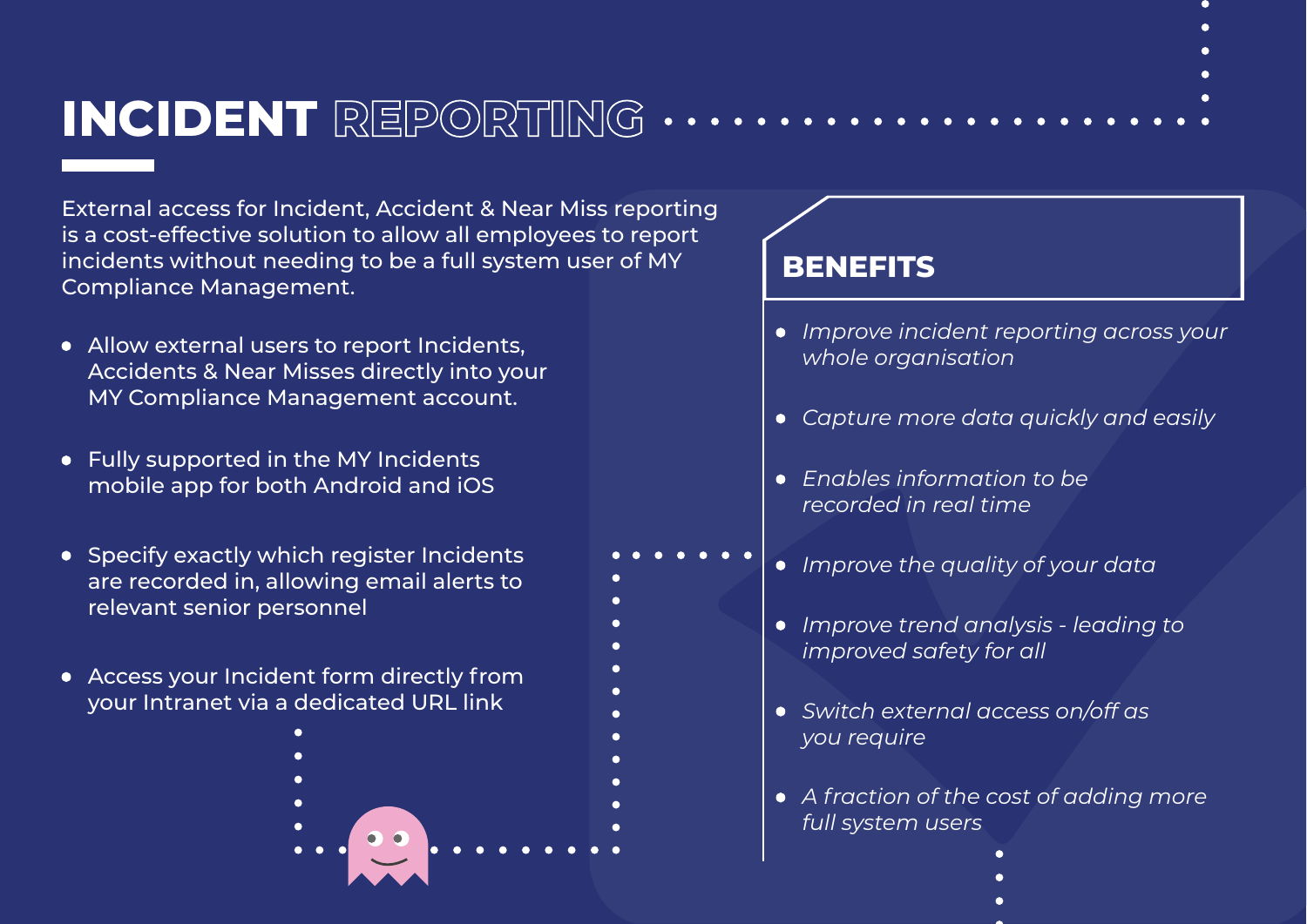

An external user can use our MY Incidents mobile app to scan the QR code for a register.



- 
- Once logged into
- the mobile app they
- won't need to keep
- scanning the QR
- code. It will just take
- them straight to the
- incident form each
- time they open
- the app.

| IVI T U   Management       |  |  |
|----------------------------|--|--|
|                            |  |  |
|                            |  |  |
|                            |  |  |
| <b>New Incident Report</b> |  |  |
| Reported By*               |  |  |
| Reported by                |  |  |
| Category*                  |  |  |
| Select Category            |  |  |
| Severity                   |  |  |
| N/A                        |  |  |
| Incident date*             |  |  |
| <b>Incident Date</b>       |  |  |
| Incident time*             |  |  |
| 24hrs e.g 15:15            |  |  |
|                            |  |  |
| Area*                      |  |  |
| <b>Access Egress</b>       |  |  |
|                            |  |  |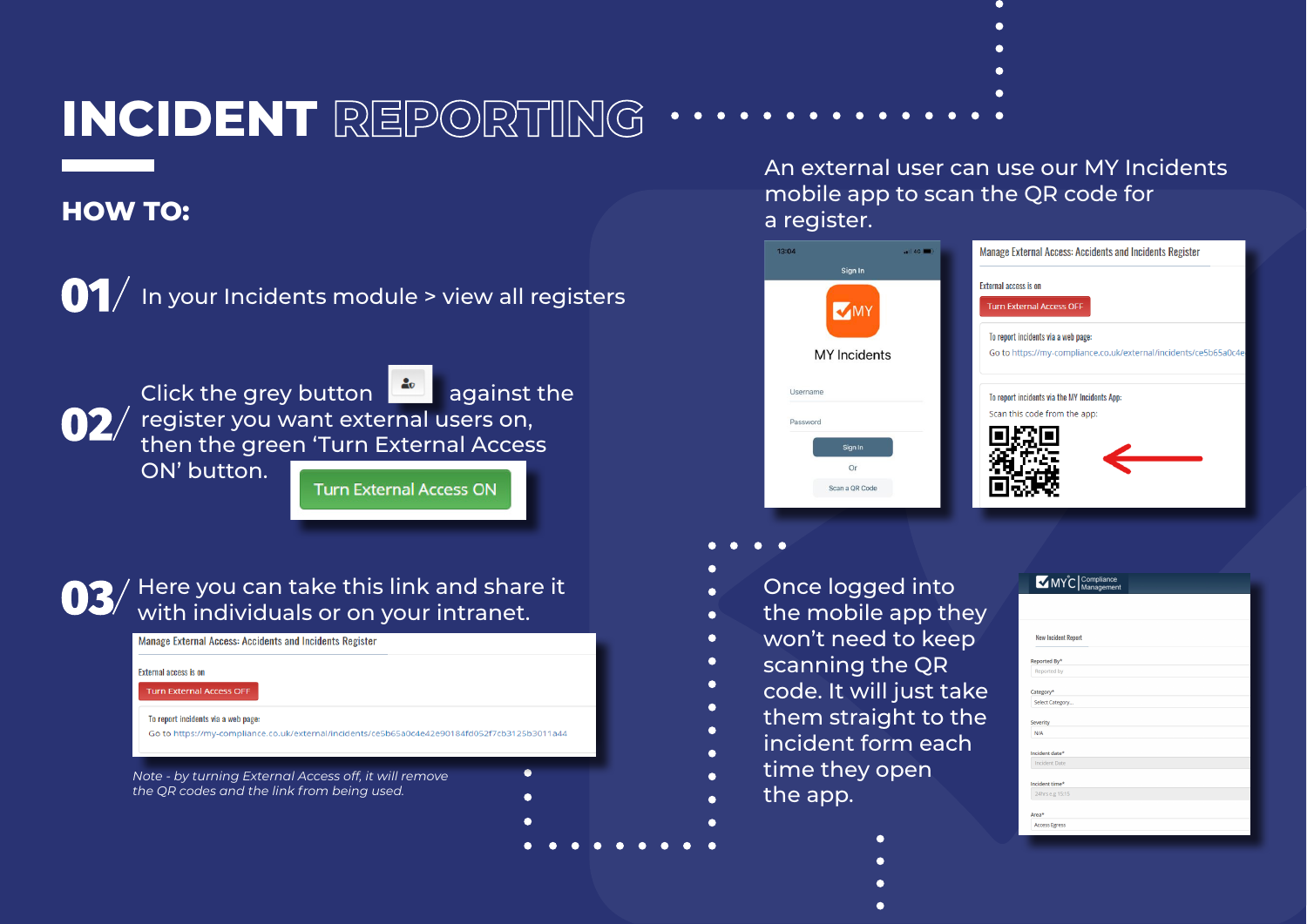# **NON-CONFORMANCE REPORTING**

External access for Non-Conformance Reporting is a low cost and more secure way for all employees, contractors or customers to report in without needing to be a full system user of MY Compliance Management.

- Allow external users to report any type of Non-Conformance Report
- Fully supported in the MY NCR mobile app for both Android and iOS
- Specify exactly which 'Types' of Non-Conformances can be reported and direct email alerts to relevant senior personnel
- Link your Non-Conformance forms directly from your Intranet via a dedicated URL link
	-

- *Improve Non-Conformance reporting across your whole organisation*
- *Use Non-Conformance reporting for Positive Feedback and Outcome investigations in addition to the usual reports.*
- *Capture more data quickly and easily*
- *Ensure information is recorded in real time to improve the quality of your data*
- *Improve trend analysis*
- *Switch external access on/off as you require*
	-
	-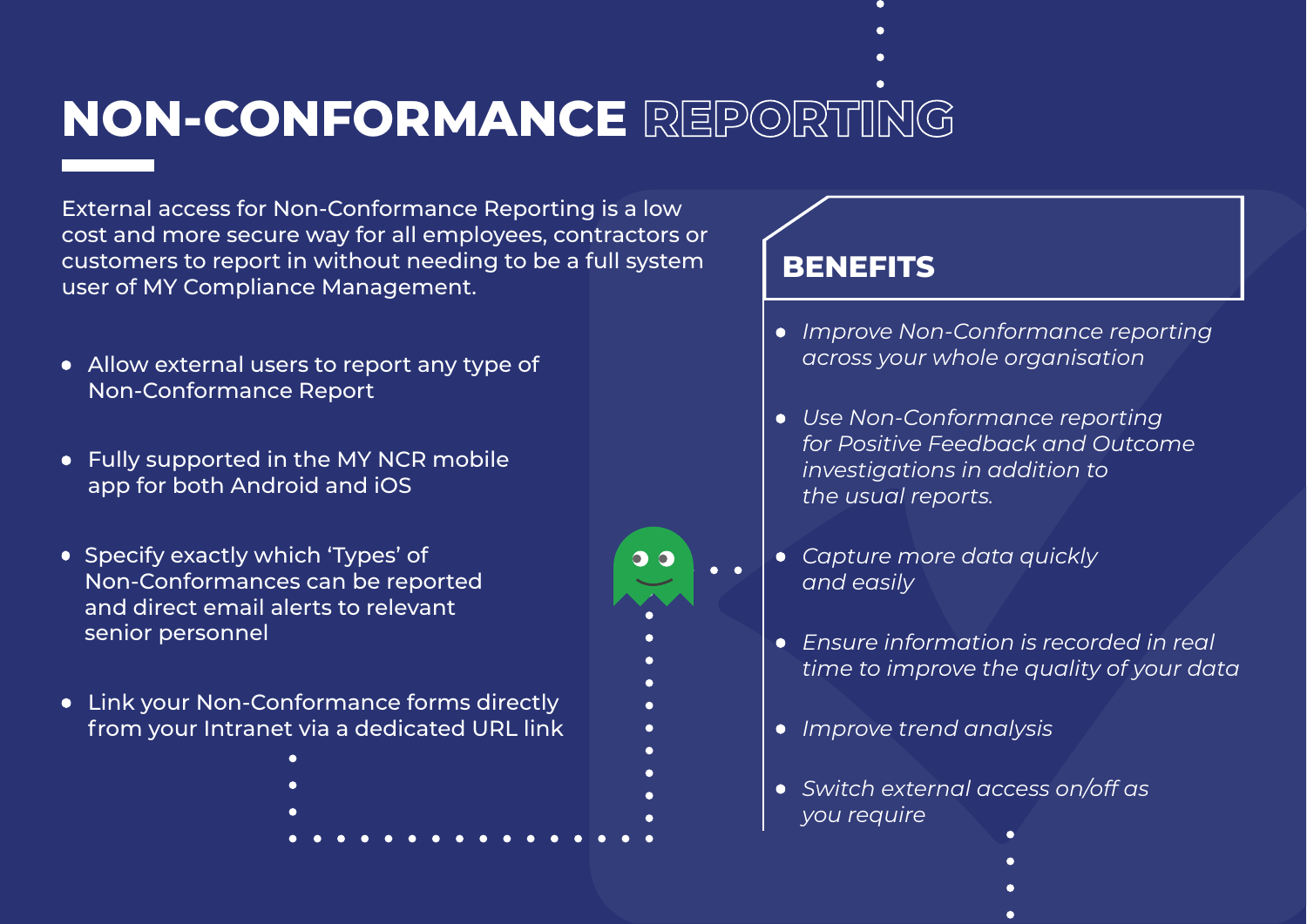

#### **HOW TO:**



In your Non-Conformance module > Options > External Access



## $\left\langle 02\right\rangle$  Click the green 'Turn External Access ON' button

**Turn External Access ON** 



Select which Types are visible to External Users and you can copy the link and share it.

| <b>Type</b>              |                                                |
|--------------------------|------------------------------------------------|
| Non Conformance Report   |                                                |
| <b>Black Tag</b>         | - 0<br>$\bullet$<br>$\bullet$<br>$\mathcal{B}$ |
| <b>BRC Audit</b>         | $\mathcal{D}$                                  |
| <b>Customer Feedback</b> | $\bullet$                                      |

An external user can use our MY NCR mobile app to scan the QR code and report any available Types of Non- Conformances made available.

| <b>Manage External Access</b>                                           |                                                                                         |
|-------------------------------------------------------------------------|-----------------------------------------------------------------------------------------|
| External access is on<br><b>Turn External Access OFF</b>                | Share this link for non mobile<br>app users                                             |
| To report incidents via a web page:                                     | Go to https://my-compliance.co.uk/external/ncr/9280ae6219c37d8d7aa316366141e463c7df6680 |
| To report incidents via the MY NCR App:<br>Scan this code from the app: | Sign In<br><b>VMY</b>                                                                   |
|                                                                         | <b>MY NCR</b><br>Username                                                               |
|                                                                         | Password<br>SIGN IN<br>0r                                                               |
|                                                                         | SCAN A QR CODE                                                                          |
|                                                                         | $\bullet$<br>●                                                                          |
| Select Types available to<br><b>External Users</b>                      | $\bullet$<br>$\bullet$                                                                  |
|                                                                         | $\bullet$<br>$\bullet$                                                                  |
|                                                                         | ●                                                                                       |

*Note - by turning External Access off, it will remove the QR codes and the link from being used.*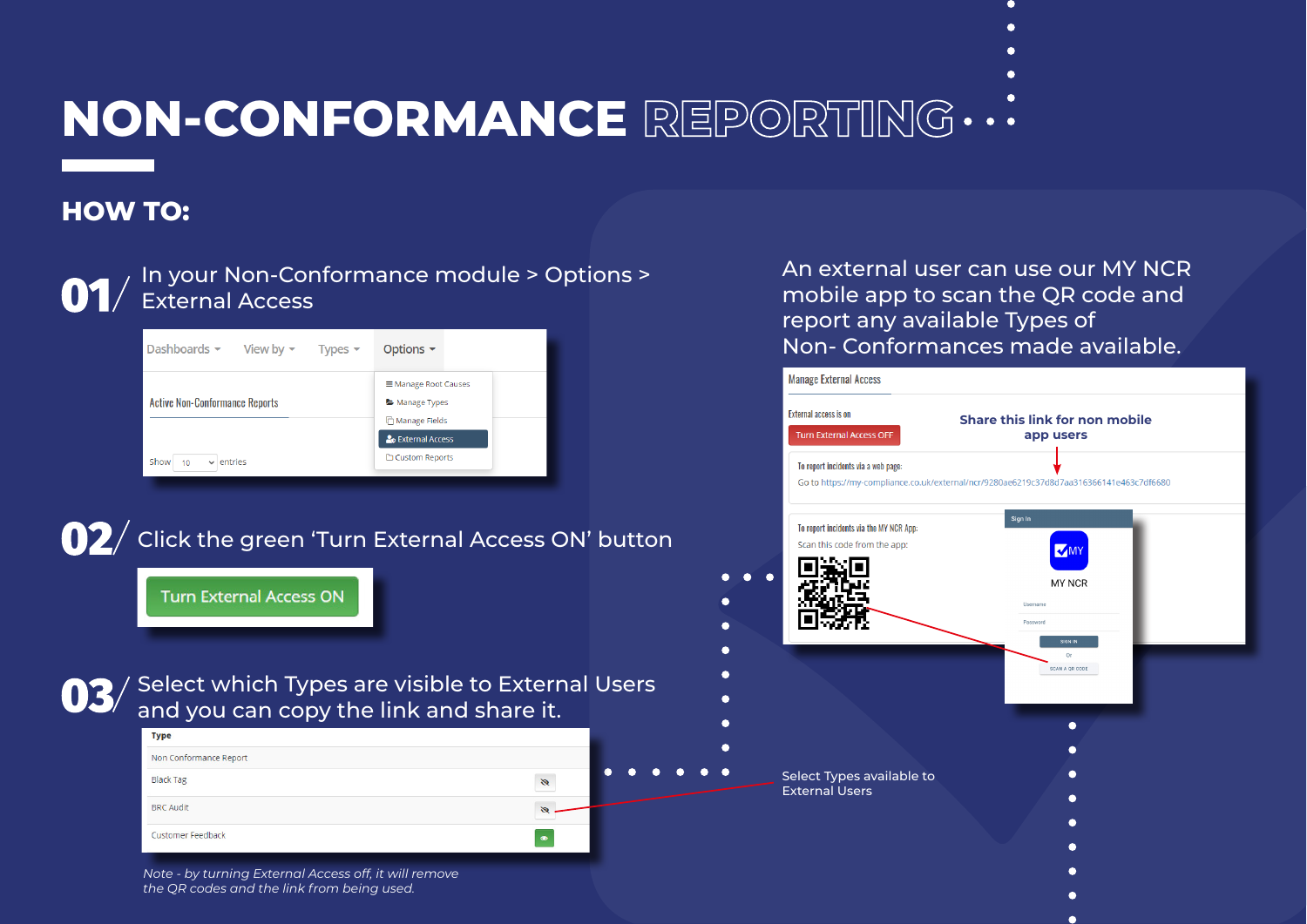## **REQUIREMENTS**

External access to the Requirements module provides a 'Read-only' view to any register without the need to log in to MY Compliance Management.

- Requirements can be Documents, Policies and Procedures, Safe Systems of Work, Toolbox Talks the options are endless
- Allow external users to view a Requirements register via a dedicated URL link
- Display all Requirements, documents and compliance reviews
- Documents and Registers can be locked  $\bullet$ providing extra security
- Access your Requirements register(s)  $\bullet$ directly from your Intranet

## **BENEFITS** *Improve document transparency across your whole organisation Share policies, procedures and more without the need to log in Improves communication of important policies A fraction of the cost of adding more full system users Allow external auditors access to reduce days on site*

- *Switch external access on/off as you require*
	- - -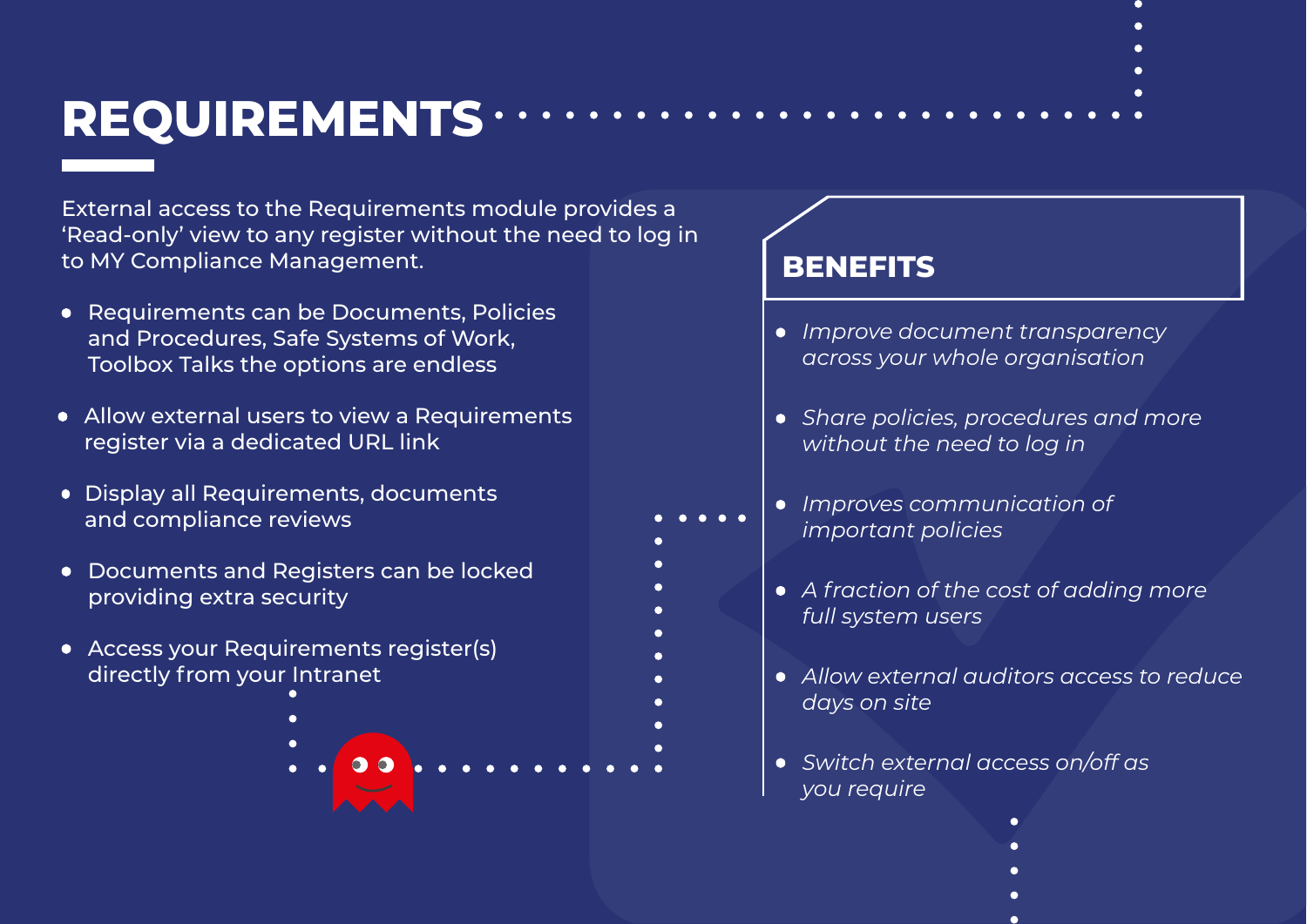# **REQUIREMENTS**

#### **HOW TO:**

 $\mathbf{0}$  / In your Requirements module > view all registers

**O2**/ Click the grey button **and against the register you** want external users on, then the green 'Turn External Access ON' button.

**Turn External Access ON** 

Here you can copy this link and share it with 03 anyone or place on an intranet.

#### **Turn External Access OFF**

External annoce is an

To view this register via a web page:

Go to https://my-compliance.co.uk/external/assetsmanager/3b0abda22fd3e60f7e397d2c696d9c782b617fa6

*Note - by turning External Access off, it will remove the QR codes and the link from being used.*

An external user has read only rights to all requirements within the shared register.

| <b>MY Policies</b> |                                       |                              |                        |                         |                          |
|--------------------|---------------------------------------|------------------------------|------------------------|-------------------------|--------------------------|
|                    | Show<br>entries<br>10<br>$\checkmark$ |                              |                        |                         | Search:                  |
|                    | Ιà<br>Chapter                         | <b>Title</b><br>Ιî           | <b>Status</b>          | 1î<br><b>Updated</b> If | <b>Next</b><br>review If |
|                    | Health & Safety<br>Management         | Medical policy for festivals | <b>Fully Compliant</b> | 16/10/18                | 14/11/19<br>$\bullet$    |
|                    | Health & Safety<br>Management         | Food safety policy           | <b>Fully Compliant</b> | 11/02/19                | 12/02/20<br>$\bullet$    |
|                    | <b>Policies</b>                       | H&S policy                   | <b>Fully Compliant</b> | 11/09/19                | 12/03/20<br>$\bullet$    |
|                    | <b>Policies</b>                       | QMS policy                   | <b>Fully Compliant</b> | 06/11/19                | 11/08/20<br>$\bullet$    |
|                    | <b>Policies</b>                       | Fire Evacuation procedure    | <b>Fully Compliant</b> | 13/07/18                | 13/07/19<br>$\bullet$    |
|                    | Policies                              | <b>Environmental policy</b>  | <b>Fully Compliant</b> | 14/12/20                | 16/12/21<br>$\bullet$    |
|                    | Policies                              | Major incident policy        | <b>Fully Compliant</b> | 01/06/18                | 01/06/19<br>$\bullet$    |



They will be able to view the compliance reviews, documents and links for each requirement. You can choose to turn off documents for External Users where required.

- 
- -
- 
- 
-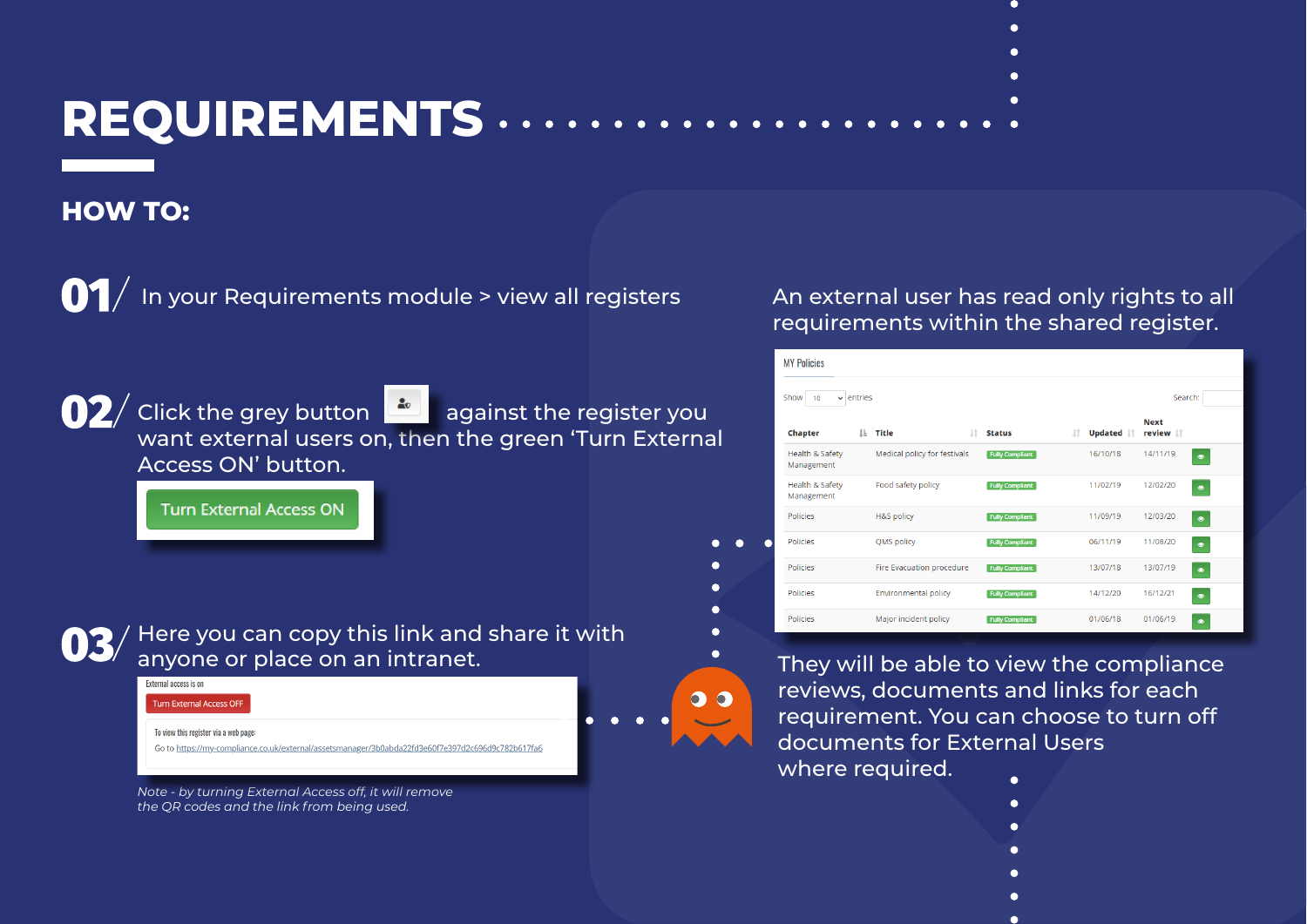## **TRAINING RECORDS**

External access for the Training Records module provides a QR code for each trainee which will display all their Training Records.

- Download QR codes to print out on the media of your choice (i.e. Site Pass, Training Passport)
- Scan QR code from any mobile device *(no app required)*
- **•** Displays all valid Training records with expiry dates.
- Download certificates  $\bullet$
- Choose to show/hide Additional Trainee documents
	-
	-
	-

- *Employees can keep their Training Records with them no matter where they go*
- *Share Training Records with third parties within your supply chain, or industry bodies, inspectors etc*

- *Employees can view their Training without the cost of adding them as a full system user*
	- *Allow external auditors access to reduce days on site*
	- *Create your own Training Passports for*   $\bullet$ *your team*
		-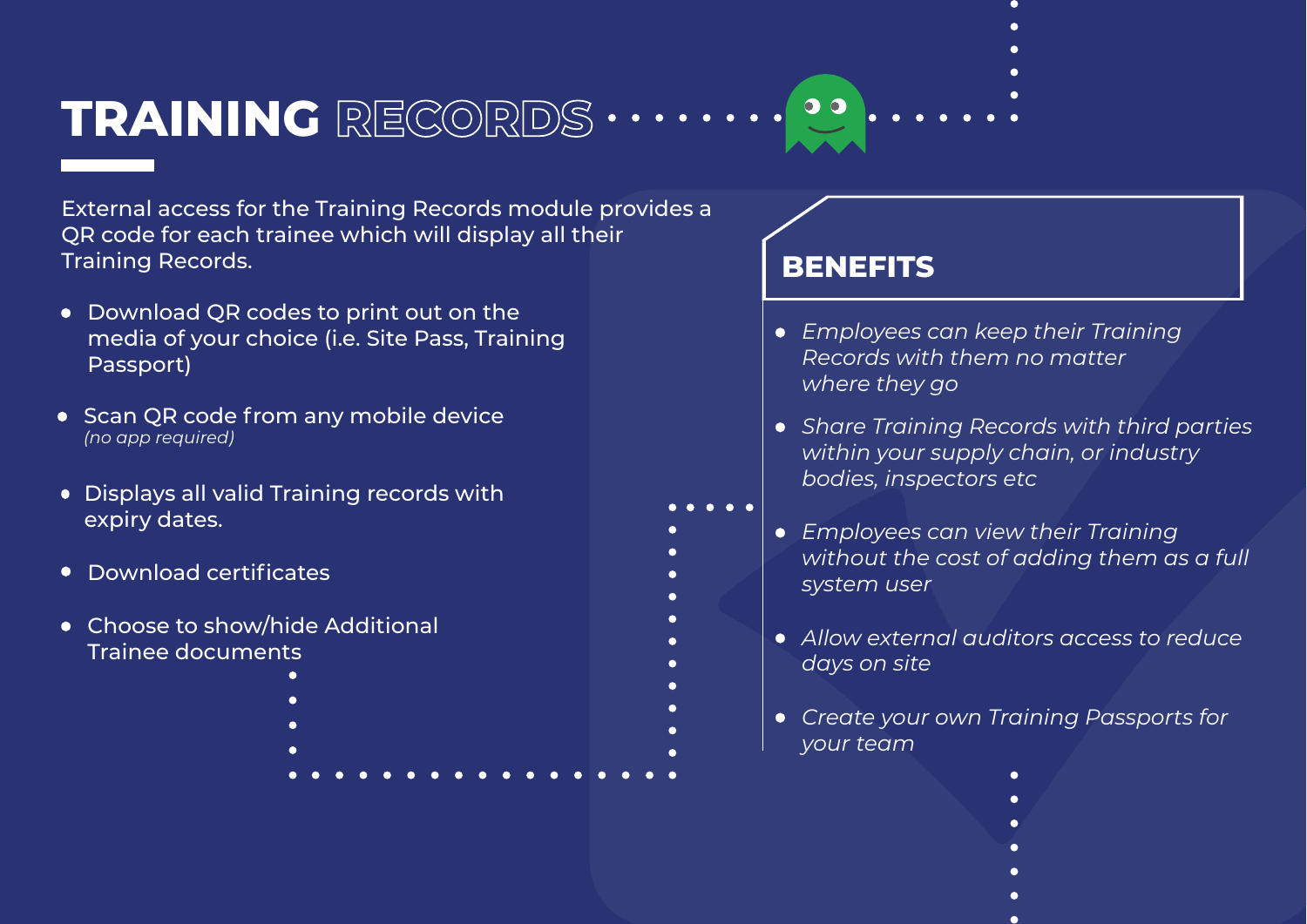# **TRAINING RECORDS**

#### **HOW TO:**



 $\mathbf{0}$  / In your training management module >view



## $\mathbf{02}^{\prime}$  Click the green view button

| <b>MYC User</b>           | <b>Name</b><br>ιì | <b>Site/Department</b> |                |                     |
|---------------------------|-------------------|------------------------|----------------|---------------------|
| $\checkmark$              | Chris Fuller      | Not set                | œ              | 商                   |
| $\boldsymbol{\mathsf{x}}$ | John Hay          | Warehouse              | ø<br>G         | $\blacksquare$      |
| $\boldsymbol{\mathsf{x}}$ | <b>Bob Hope</b>   | Stores                 | ø<br>$\bullet$ | $\blacksquare$<br>e |



*Note - by turning External Access off, it will remove the QR codes and the link from being used.*

#### Click on the QR code to download and print as required.

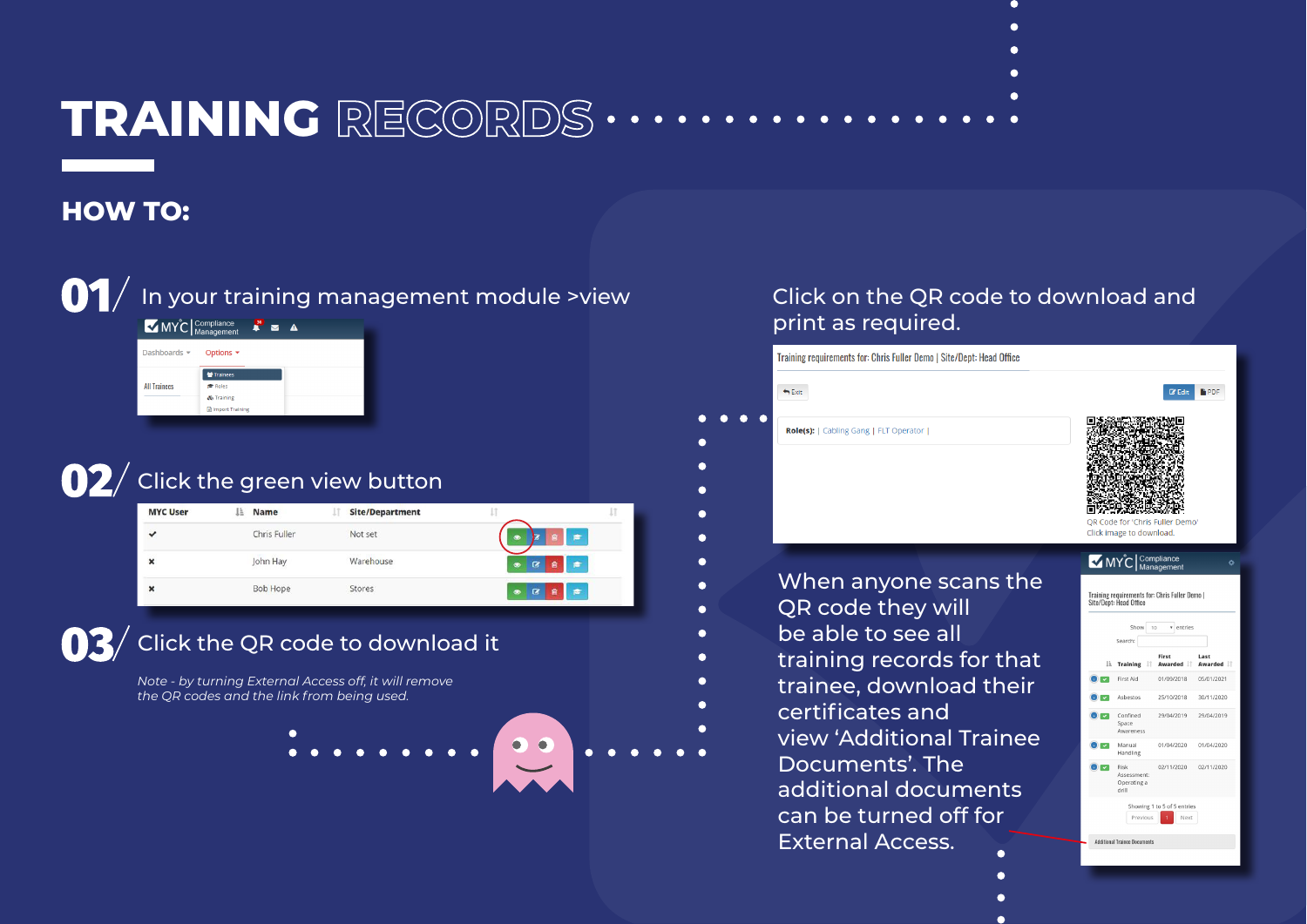## **SUMMARY OF EXTERNAL ACCESS**

External Access is an effective way to provide access to your SHEQ management system for your entire organisation, more securely, and without the normal associated costs.

External Access even allows people outside of your organisation to report in, view your individual training records, asset documentation or even your internal policies and procedures, all in read only format and access can be withdrawn when no longer required at the touch of a button.

- More cost effective than full system users **•** Provide auditors with all the information
- *Improve data capture and accuracy*
- *Greater trend analysis with more data*
- *Reduce risk and improve data privacy with less users*
- *Users only record what you allow them too and you can restrict access at any time.*
- *Use the MY Incidents and MY NCR mobile*   $\bullet$ *apps like a full system user*
- *Flexible access to more modules* $\bullet$
- *before they attend site (ideal for remote auditing).*
- *Take training records onto any site securely*
- *Rest assured that external access will only allow access to the areas you want to allow*
- *View Asset requirements during a walkaround for easy auditing, and document access*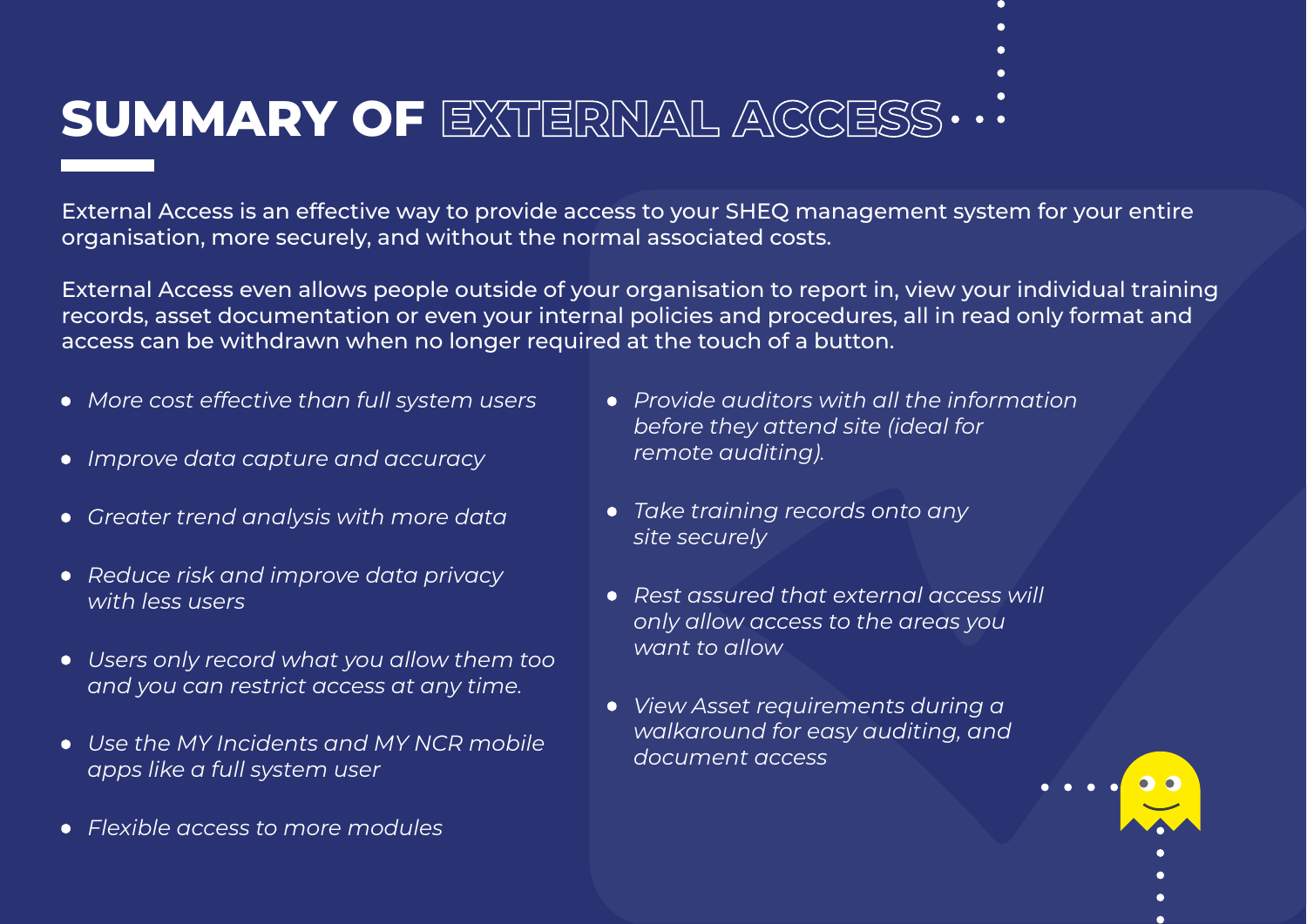## $\bullet$ **HOW MUCH COULD YOU SAVE?**

 $\bullet$  $\bullet$ 

- -

| <b>Savings over adding full users</b><br>to your system            | E4,500                        |
|--------------------------------------------------------------------|-------------------------------|
| <b>Reduced audit days</b>                                          | $\epsilon \equiv \sqrt{d}$ ay |
| <b>Reduced lost time injury from</b><br>better near miss reporting | £?                            |
| <b>Reduced lost incident reports</b>                               | $fE$ ?                        |
| <b>Improved quality control</b>                                    | fEZ                           |
| <b>Quicker reaction times to</b><br><b>incidents</b>               | 552                           |
| Time saved across your whole<br>organisation                       | £ /day per person             |
|                                                                    |                               |

 $\bullet$  $\bullet$ 





\*Based on up to 500 employees as users.